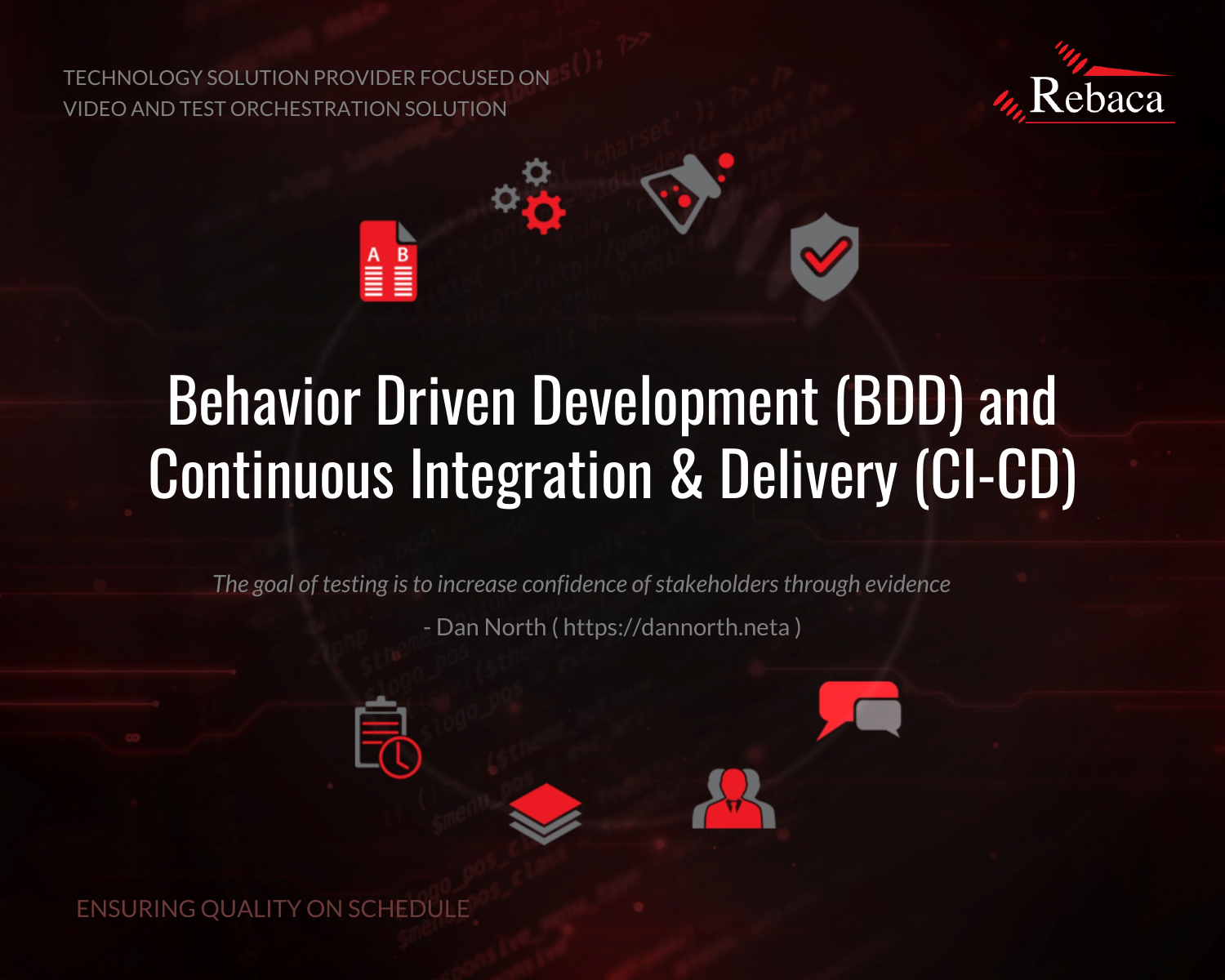#### Different levels of Testing

- **Unit Tests** focuses on testing a specific unit or component, such as a class method. It confirms that the function is built right.
- **Integration Tests** focuses on testing multiple "Units" together as a group.
- **System Tests** focuses on testing the complete software or application as a whole.
- **Acceptance Tests** are the final level of testing which verifies whether the system's functionality matches the specification. It confirms whether we have built the right thing.

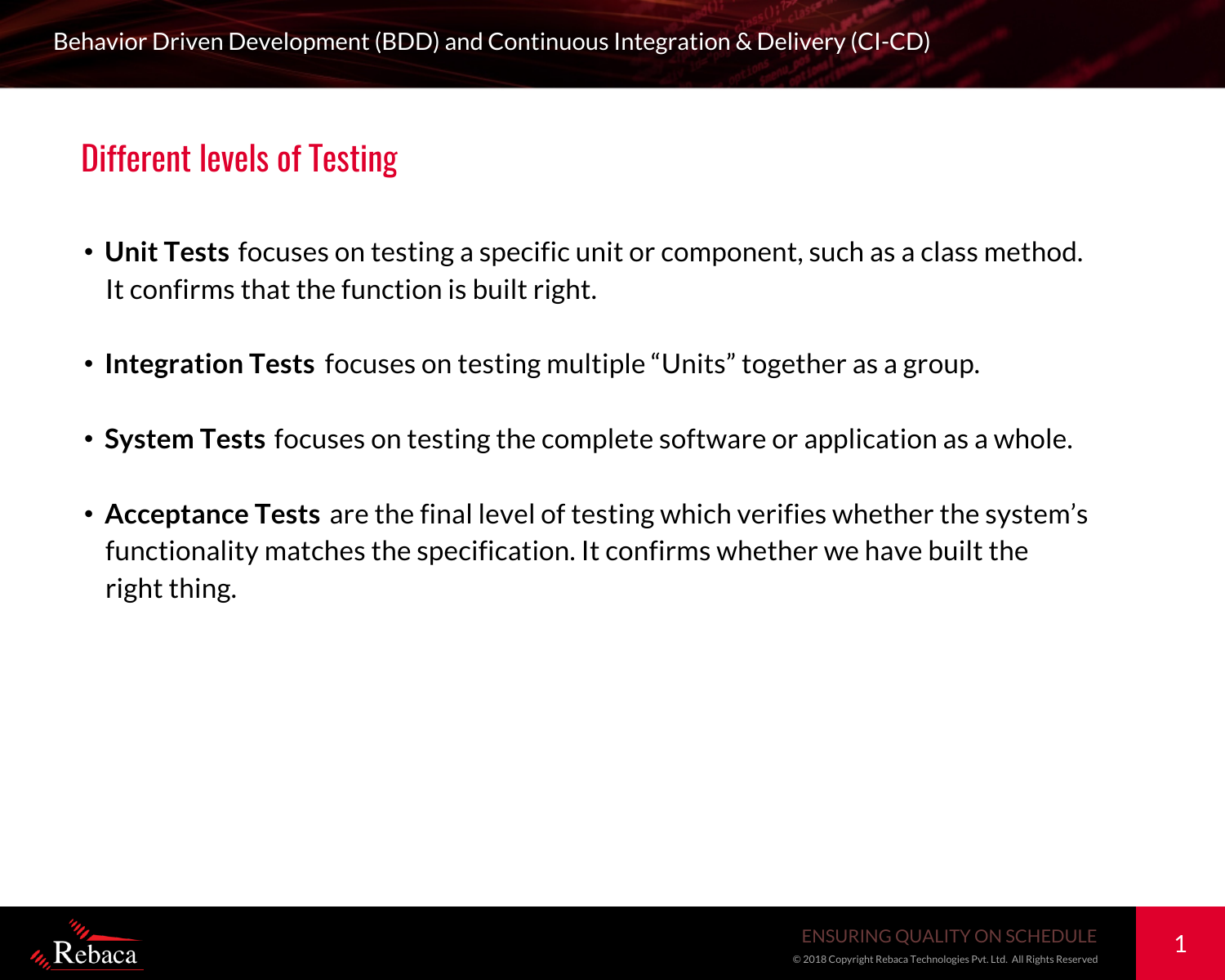#### Overview of BDD

- The Agile methodology implements testing and validation as an ongoing process, via the "as a user" approach. BDD using the same approach, makes it the most suitable practice within Agile.
- BDD focuses on the acceptance criteria from the inception by defining how each feature of the application should behave from the end user's perspective.
- BDD enables collaboration across all stake holders: Customer, Dev & QA
- In BDD, the Scenarios are created using DSL (Domain Specific Language) and the Code is written to support the target behavior
- BDD results into faster user acceptance cycles leading to faster deployments

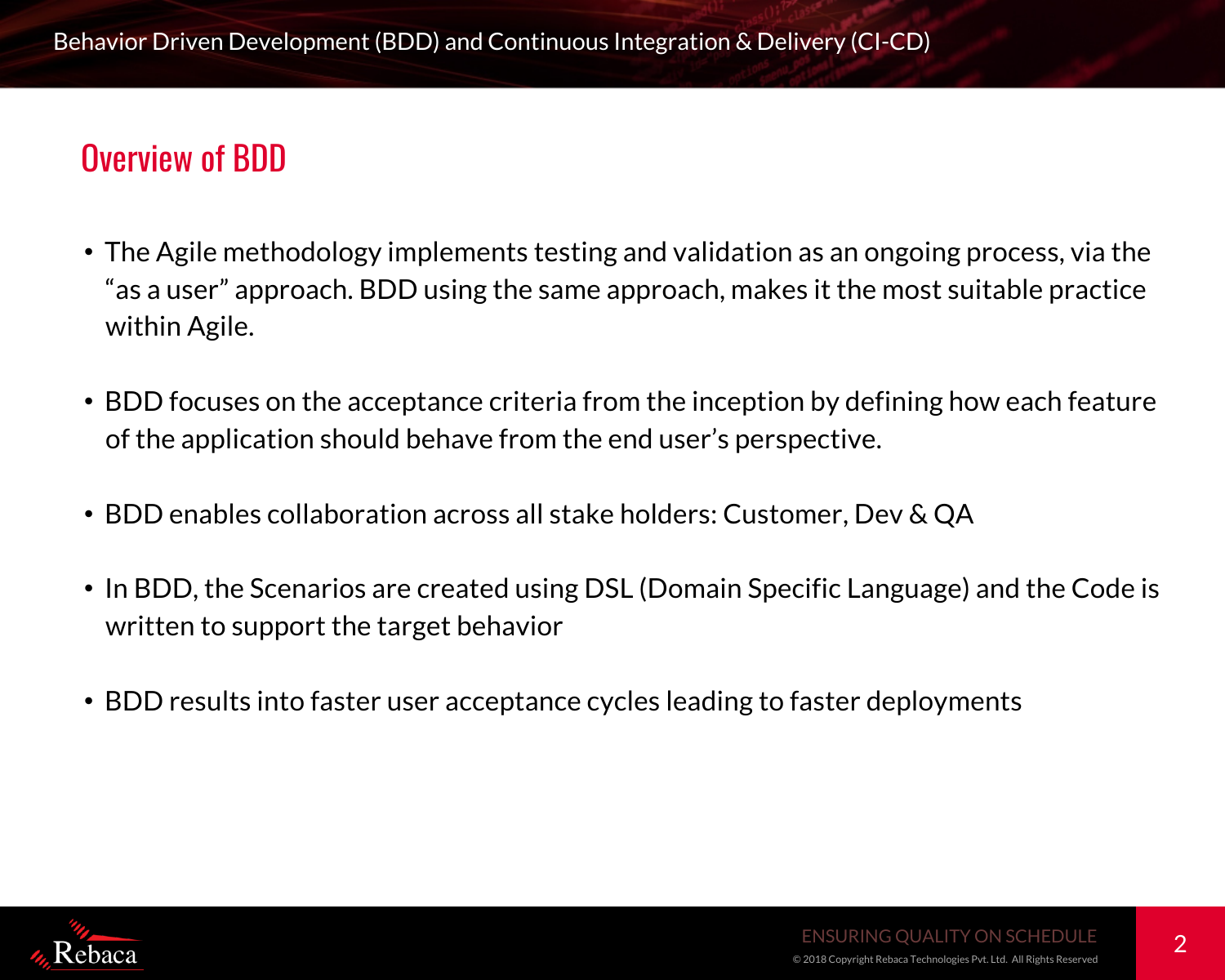#### More insights

BDD is an abstraction of TDD (Test Driven Development) .They both essentially follow the same practices, but, BDD focuses more on the behavior of the application, rather than implementation, using a language where all stakeholders can participate and collaborate.



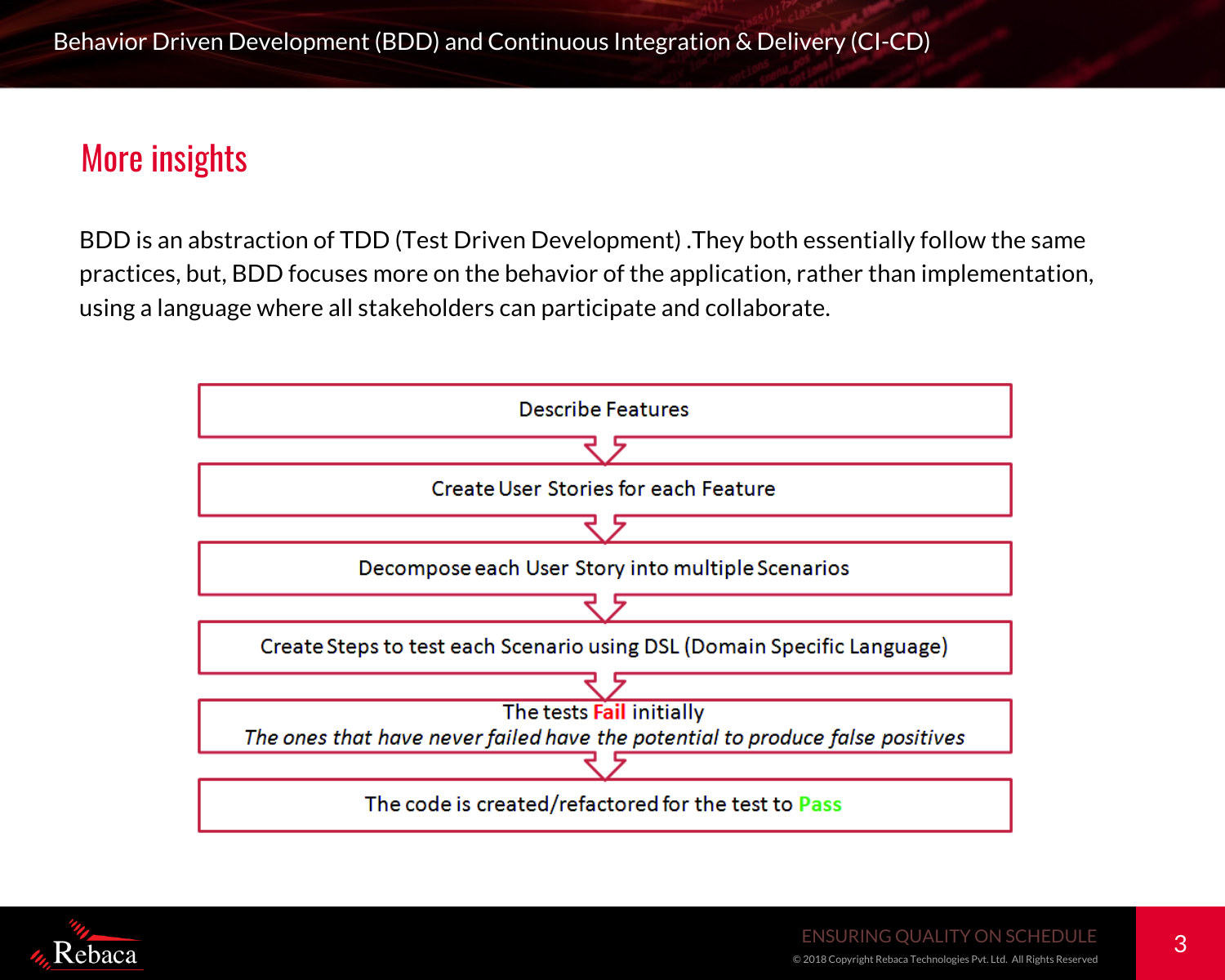#### A typical Agile and BDD based workflow



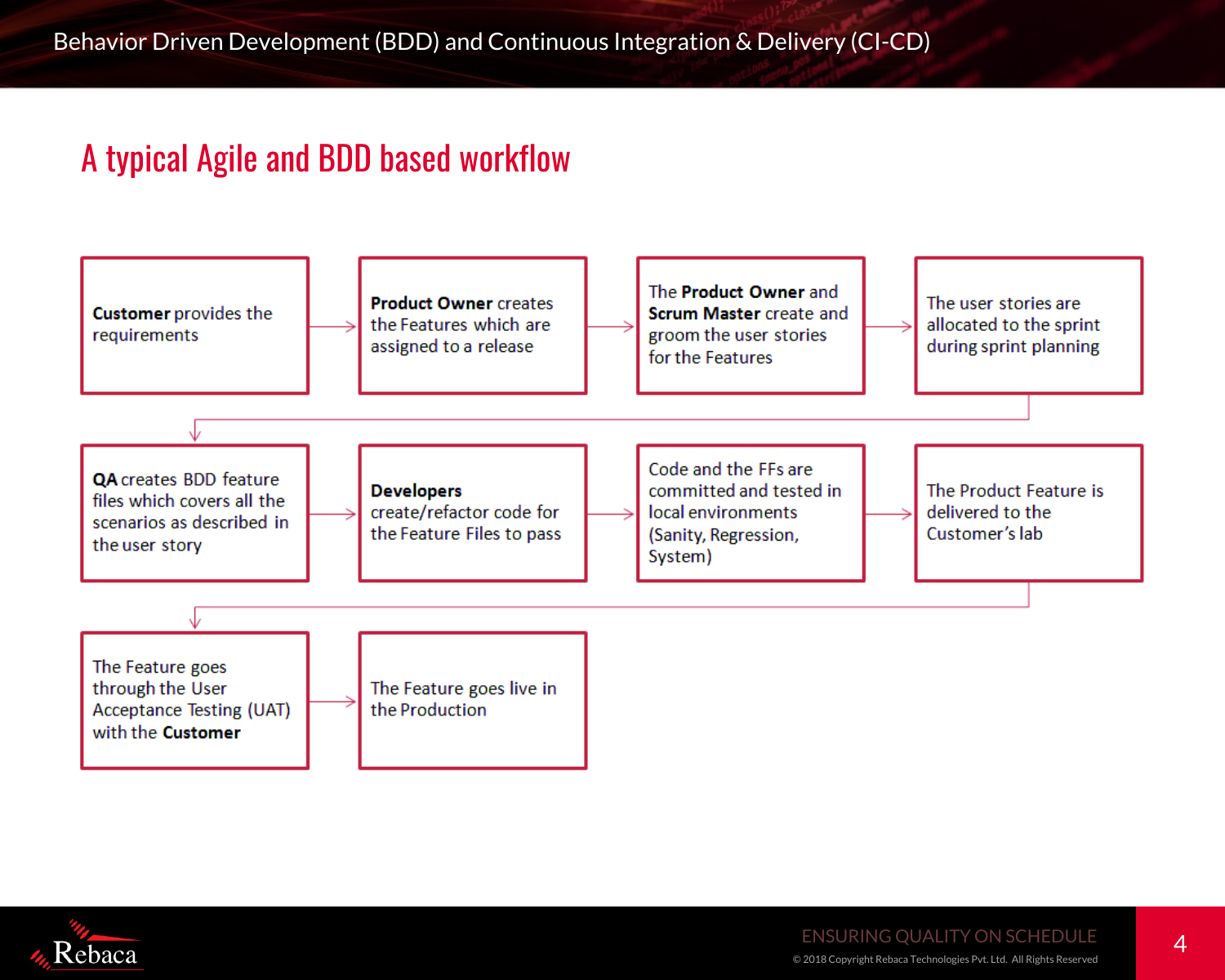## TDD vs BDD

| TDD                                              | <b>BDD</b>                                              |
|--------------------------------------------------|---------------------------------------------------------|
| (Test Driven Development)                        | (Behavior Driven Development)                           |
| Focuses on the <b>developer's</b> opinion on how | Focuses on the <b>user's</b> opinion on how they        |
| functions of the software should work. It is     | want the application to <b>behave</b> . It is basically |
| basically a programmer's view.                   | a customer's view.                                      |
| A Low level approach                             | As a user approach                                      |
| Verifies whether the implementation of the       | Verifies whether the application behaves the            |
| functionalities are correct                      | way user wants it to behave                             |

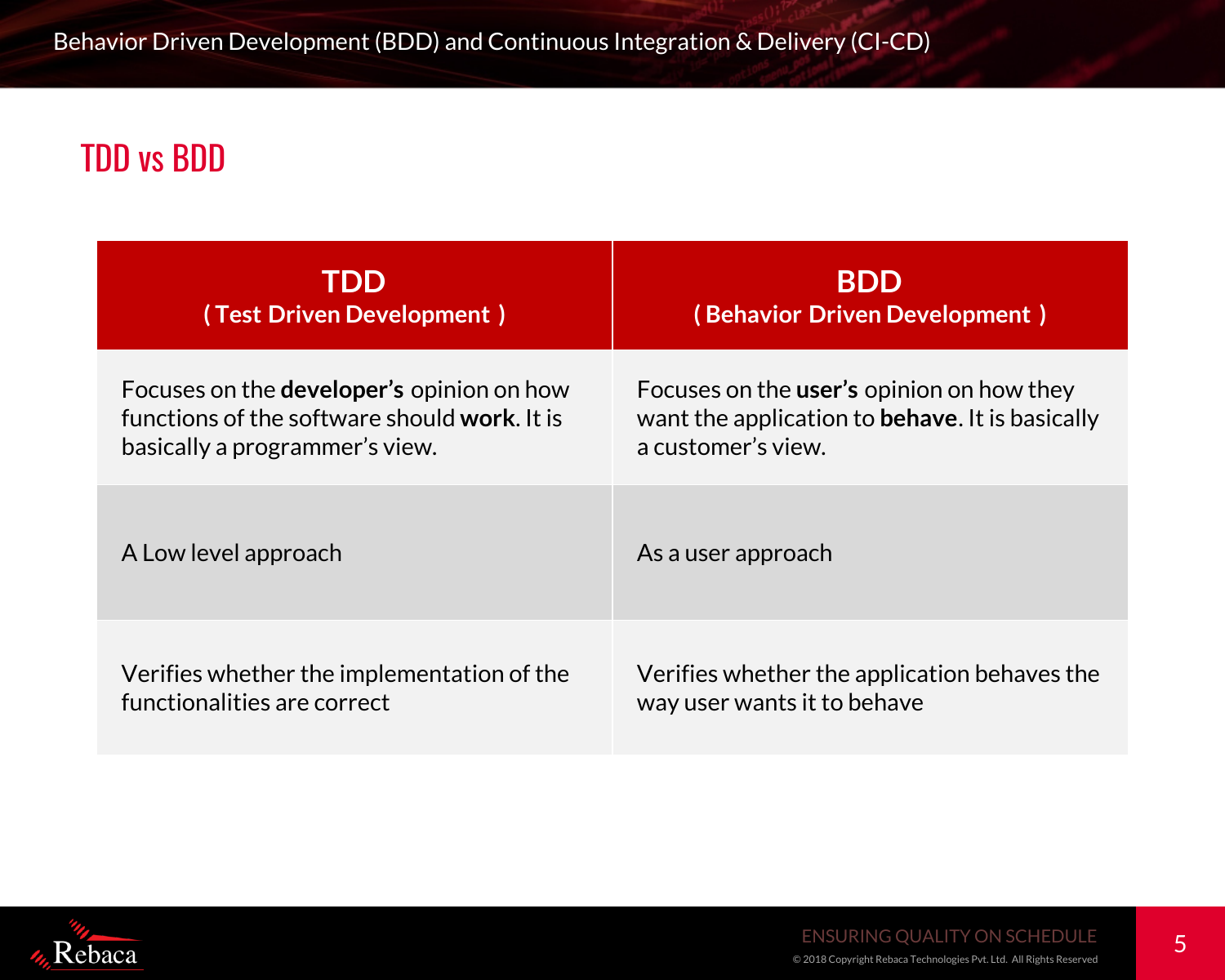#### Benefits of BDD for Program and Release management

- Better collaboration and communication within all stake holders
- Comprehensible and useable without programming expertise
- The Agile approach has lead to visibly better design and results
- Proven platform for Continuous Integration and Delivery (CI-CD)

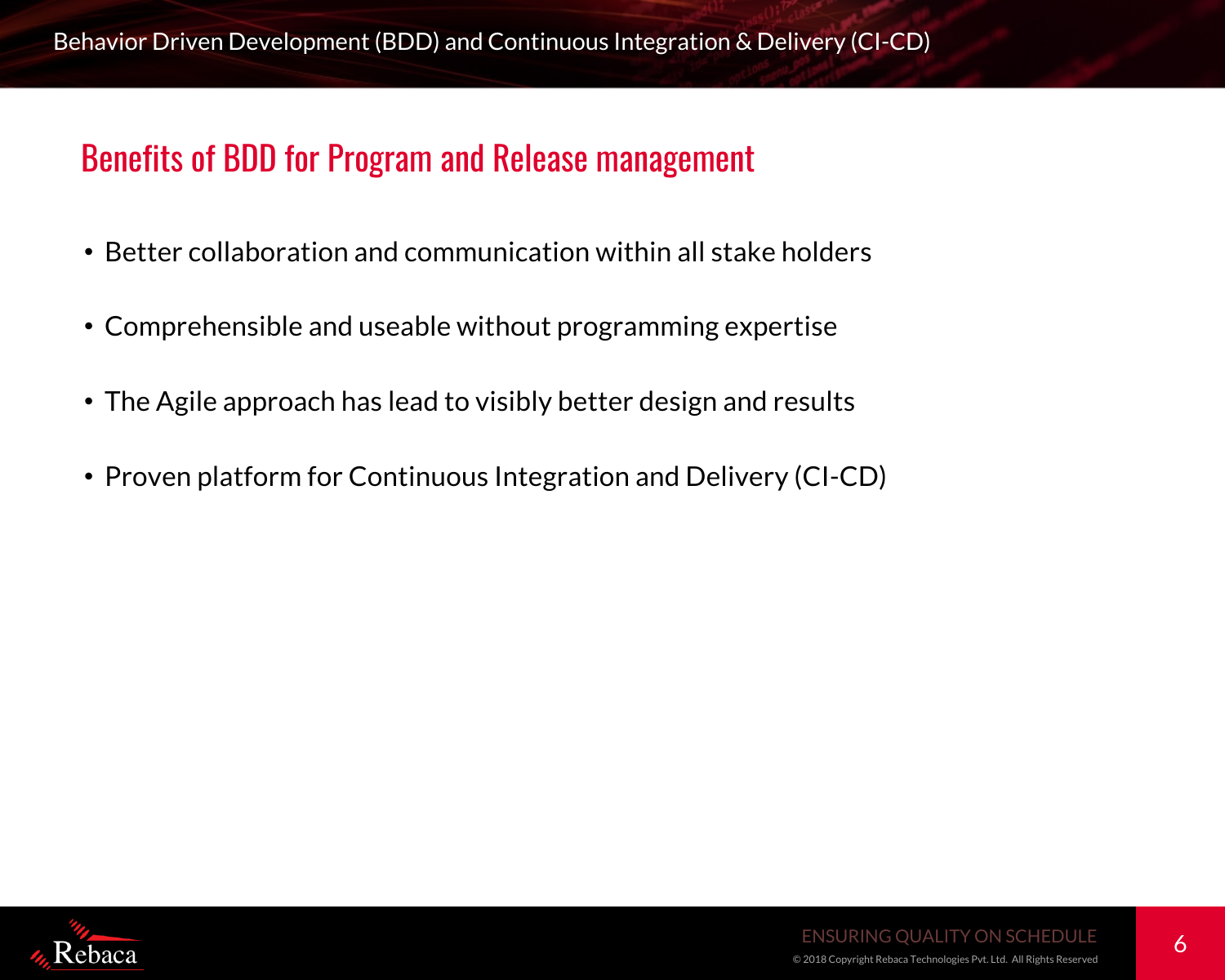#### The Gherkin language

- The Gherkin language is the Core of any BDD Framework
- It is a Domain Specific, Business Readable language
- Enables all stakeholders to understand the software without a deep technical understanding of the implementation
- In the BDD world, the Test Cases are broken down into the Gherkin Scenarios
- The Scenarios are then implemented using the Gherkin's **G-W-T** construct
	- $\checkmark$  Given there is some context
	- $\checkmark$  When some action occurs
	- $\checkmark$  Then some result is expected

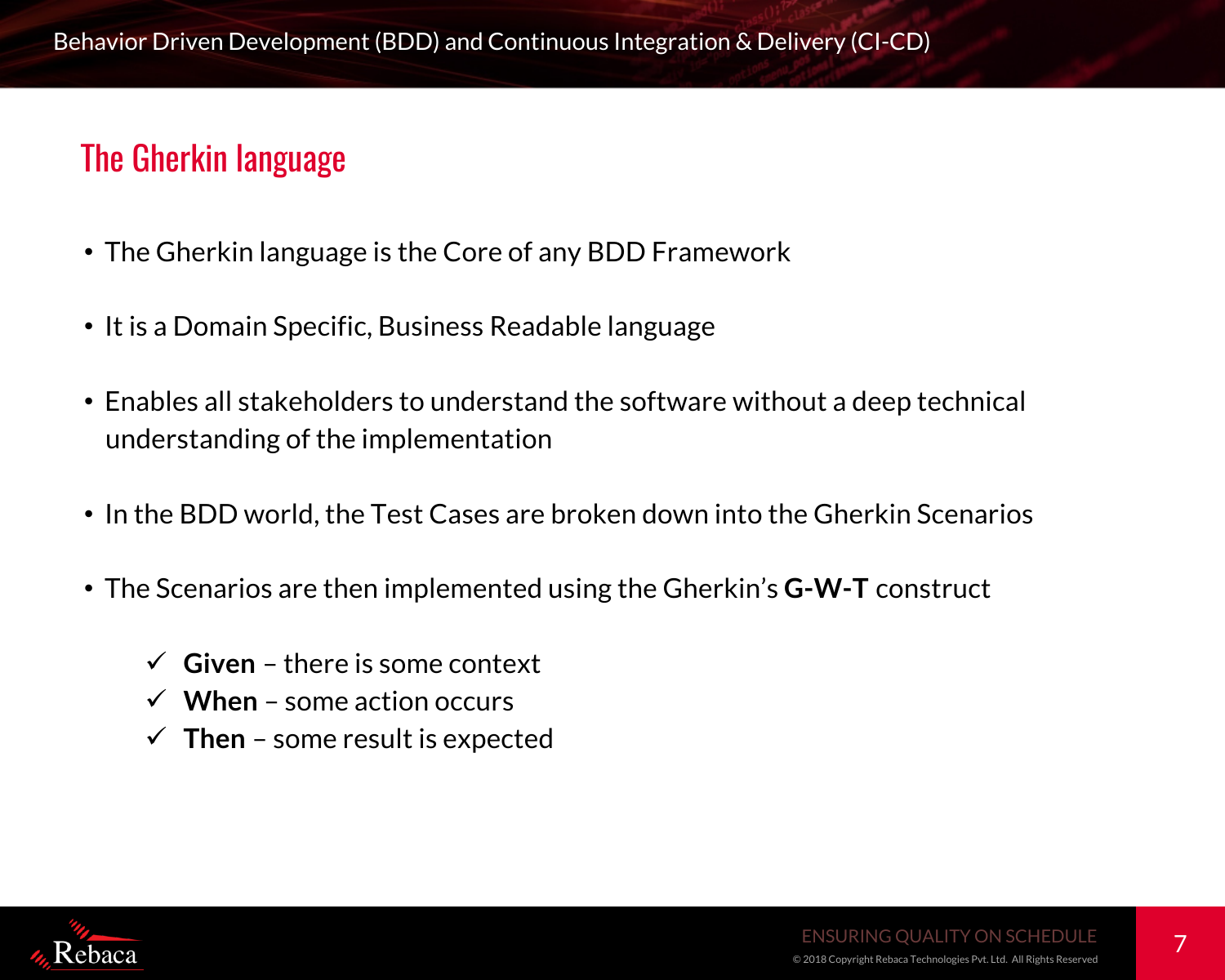#### BDD Framework

**Rebaca** has extensive experience in the following BDD frameworks.

#### **Cucumber** ( https://cucumber.io/ )

- Available in Java, Ruby, JavaScript platforms
- Most popular BDD framework
- Much more vibrant community
- Better reporting support

#### **Behave** ( http://pythonhosted.org/behave/ )

• Available in Python platform

**JBehave** ( http://jbehave.org/ )

• Available in Java platform

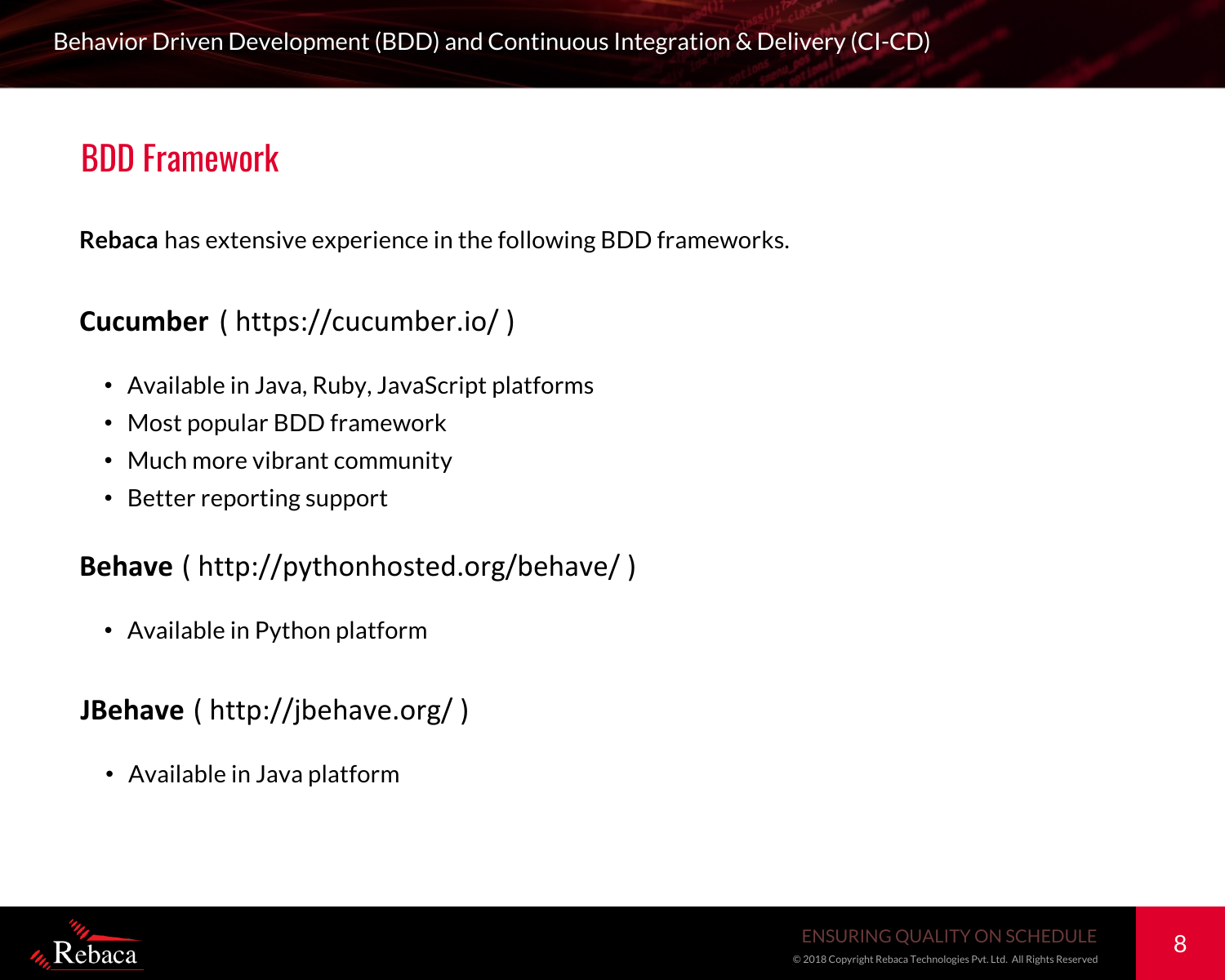#### Sample BDD feature file in action



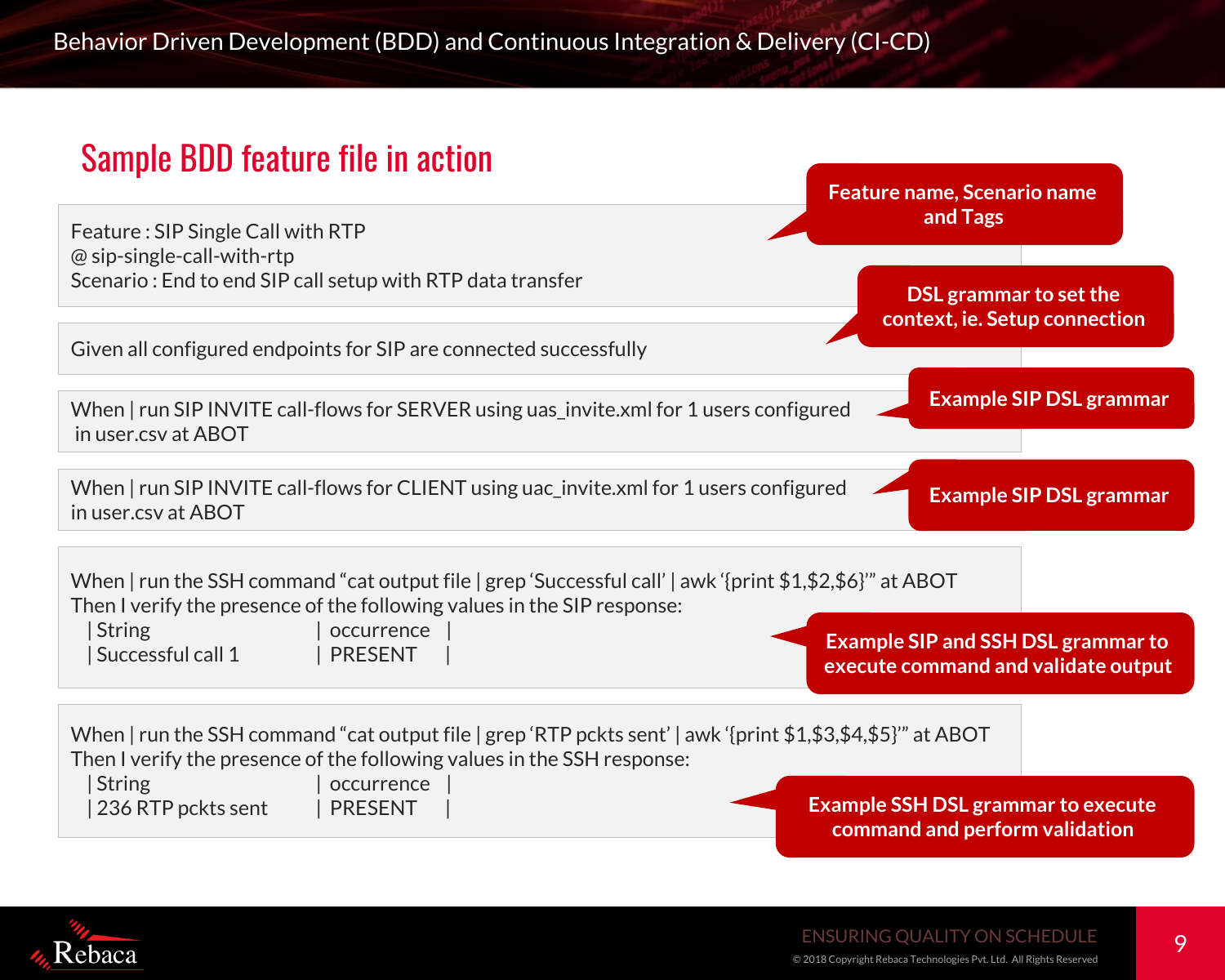#### How BDD helps in Continuous Integration and Delivery

Continuous Integration and Delivery (CI-CD) enables the features to be integrated, tested and deployed into Production on an ongoing basis.

It is possible to do CI-CD without BDD, but with the BDD practices, the benefits are evidently better.



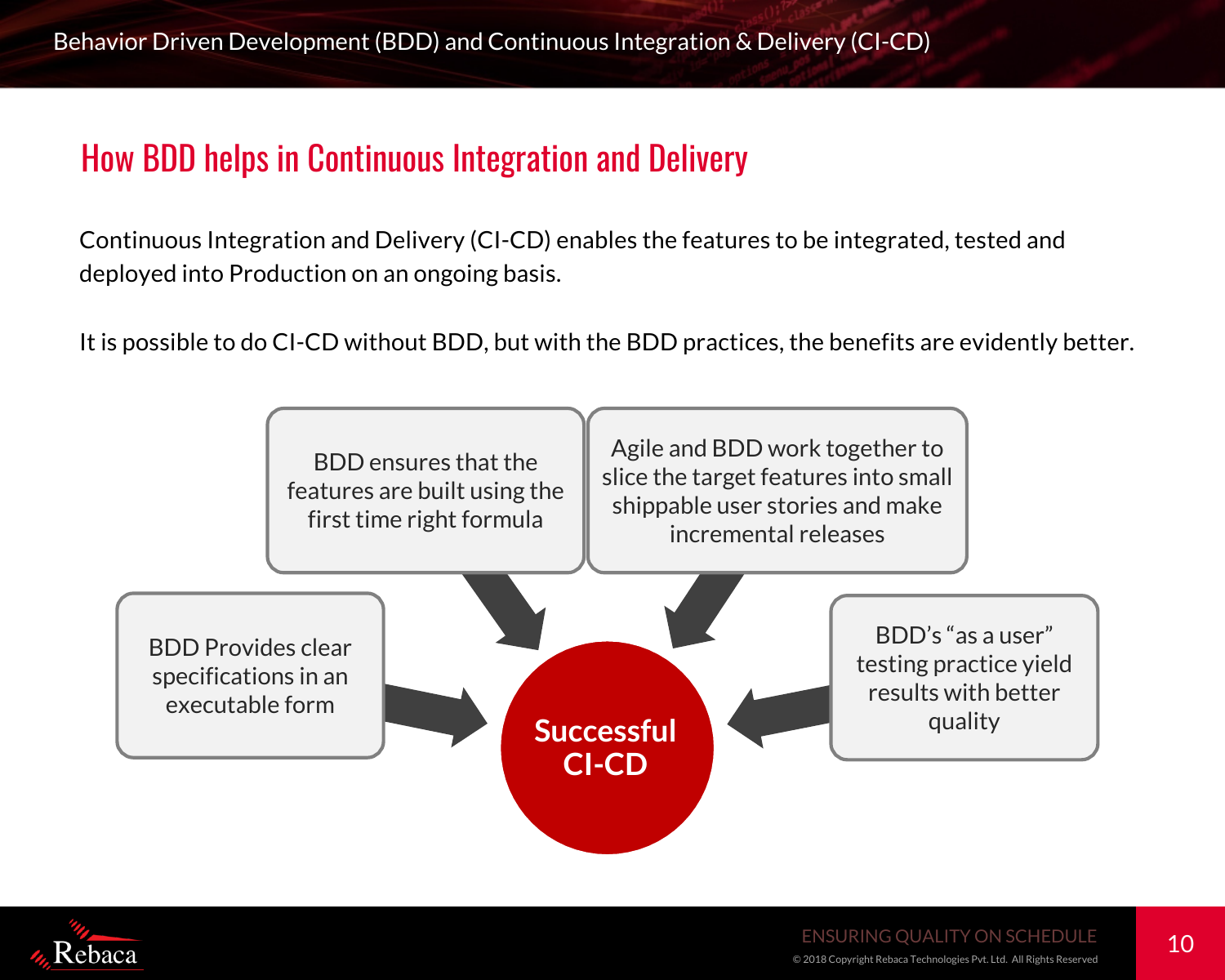### Continuous Integration (CI) workflow



- The developer creates/refactors the code and unit tests it
- The code is committed into the source control (SVN)
- The build is triggered in the build server (Jenkins) on demand/periodically
- The test beds are upgraded with the new build (CI Server Jenkins)
- Automated Tests (Sanity, Regression, System) are triggered using a BDD based framework
- Comprehensive drill down reports are published and all stakeholders are notified